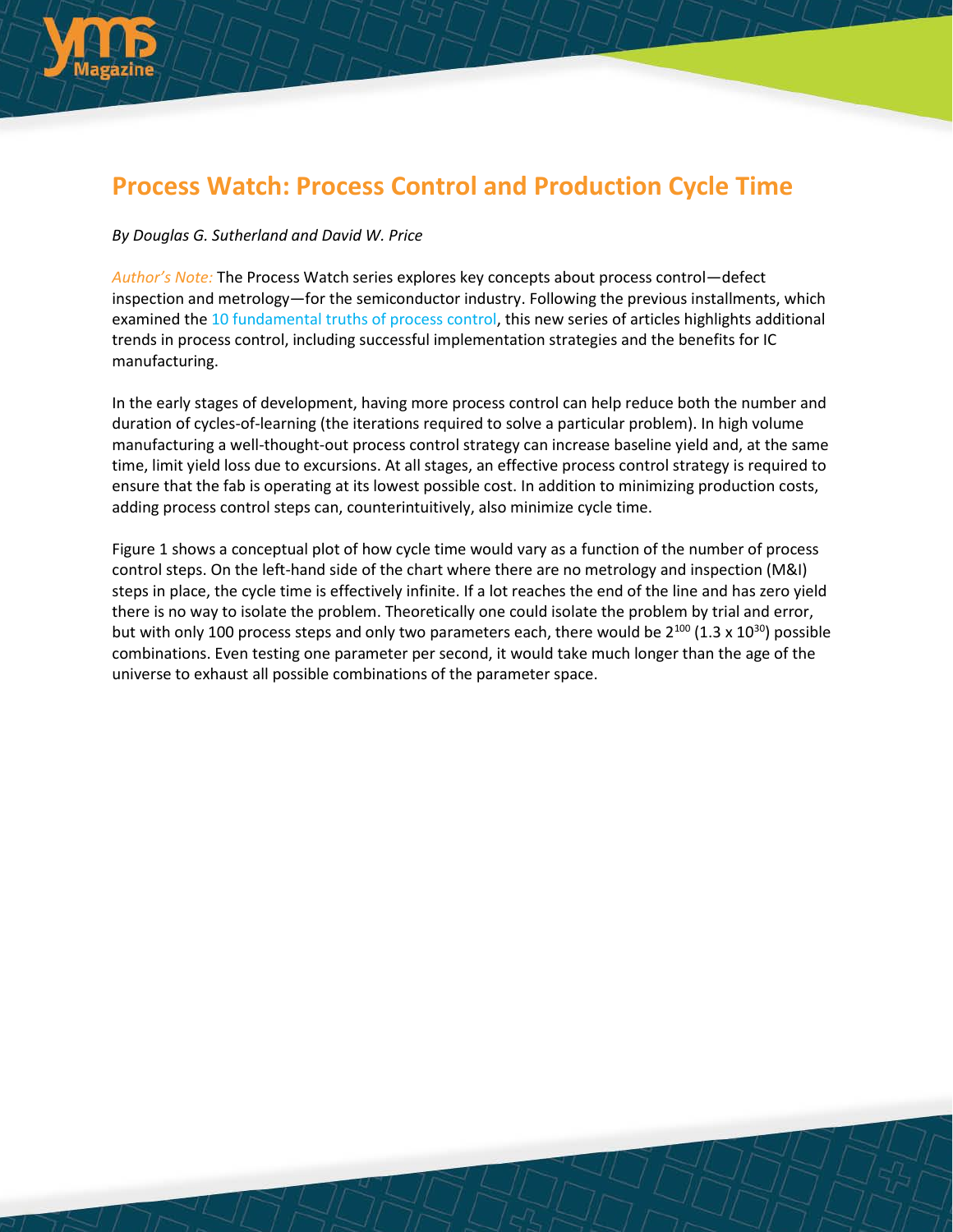



*Figure 1. Cycle Time (CT) versus the number of process control (metrology and inspection) steps. In zone 1, the fab is information starved and unable to find yield excursions and isolate the underlying problems. In zone 3, the fab is getting more information than it can use. In zone 2, the fab has achieved balance – with a number of process control steps that minimizes the cycle time.* 

As process control steps are added the cycle time comes down from an effectively infinite value to some manageable number. At some point the cycle time will reach a minimum value. Beyond this point, adding in further process control steps will actually cause the cycle time to increase linearly with the number of added steps. The optimal amount of process control will always be a trade-off between minimizing cycle time, minimizing excursion cost, and maximizing baseline yield. The latter two usually have a much greater financial impact.

Adding process control steps can reduce a fab's cycle time, but how does that work? A full treatment of cycle time (Queuing Theory) is far beyond the scope of this article, however at a high level, it can be broken down into a few manageable components. The total cycle time (CT) is the sum of the queue time (the time a lot spends waiting for a process tool to become available) and the processing time itself. Since the processing time is fixed, the only way to reduce CT is to concentrate on the queue time  $(Q)$ . From Queueing Theory it can be shown that Q can be expressed by the product of three separate functions<sup>4</sup>,

$$
Q = f(u) f(a) f(v)
$$
eqn 1

where *f*(u), *f*(a) and *f*(v) are, respectively, functions of utilization, availability and variability. The first two functions will always be finite, therefore it becomes clear that  $Q = 0$  only when  $f(v) = 0$ . Put another way,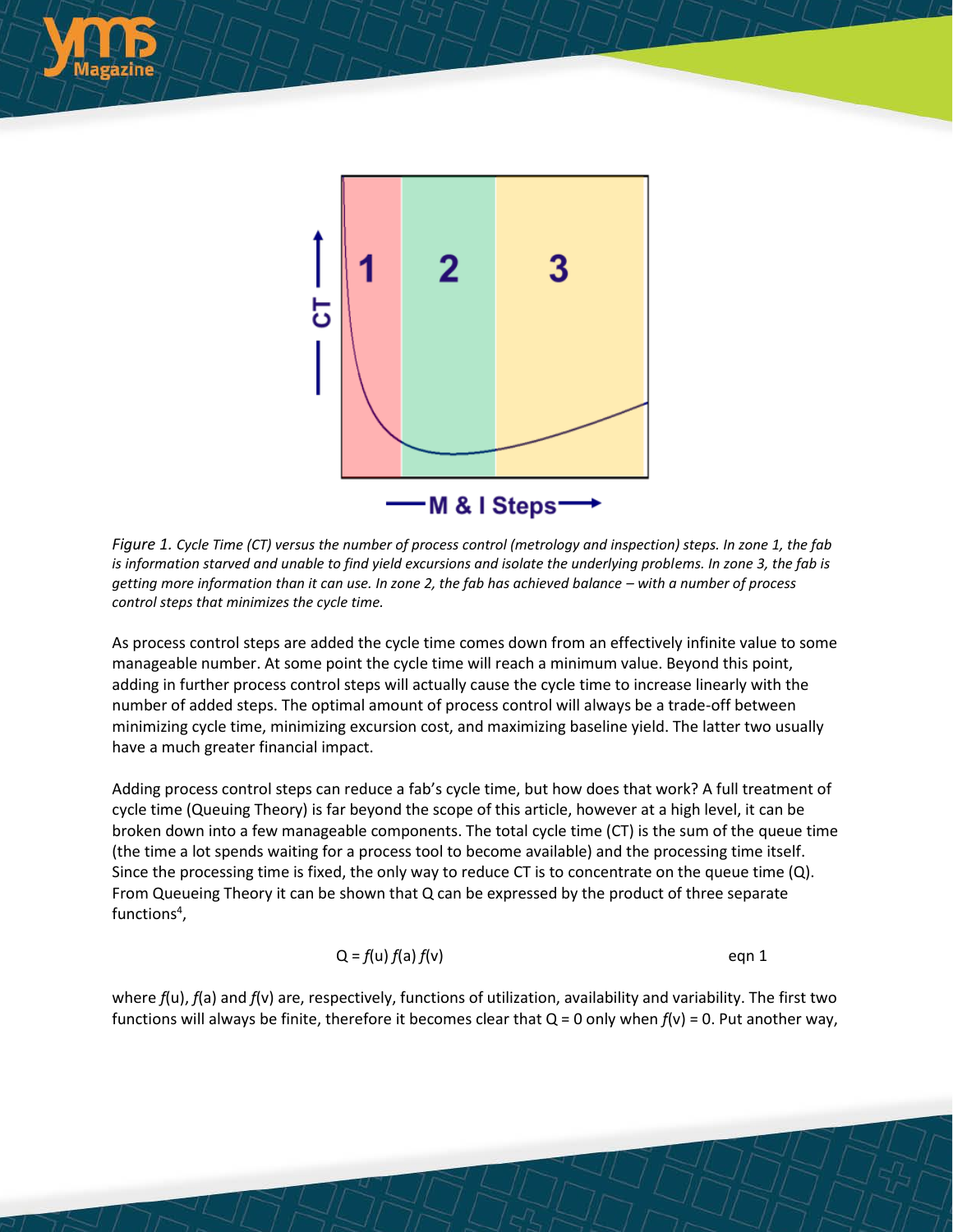

reducing variability in the fab reduces the queue time, and if we remove all variability from the system the queue time will drop identically to zero and the CT will be equal to just the processing time.

Figure 2 shows a plot of CT as a function of utilization for three different levels of variability: zero, medium and high. The Y-axis measures cycle time in units of total processing time called the X-factor. When the variability is zero all the lots move through the fab in lock-step; there is no increase in CT with increasing utilization and all tools could be run, theoretically, at 100 percent utilization. In this case the queue time is zero and the CT is equal to the total processing time for all the steps (CT=1). As soon as some variability is introduced, the CT starts to increase exponentially with utilization and the more variability there is, the more dramatic the increase becomes.



*Figure 2. Cycle time versus Utilization for three different levels of variability: High, Medium and Zero.*

Variability in the fab comes from many sources: in the lot arrival rate, in the frequency of maintenance requirements, and in the time required for that maintenance to be performed are just a few of the sources. An excursion—a lot that is out of control—affects all of the above.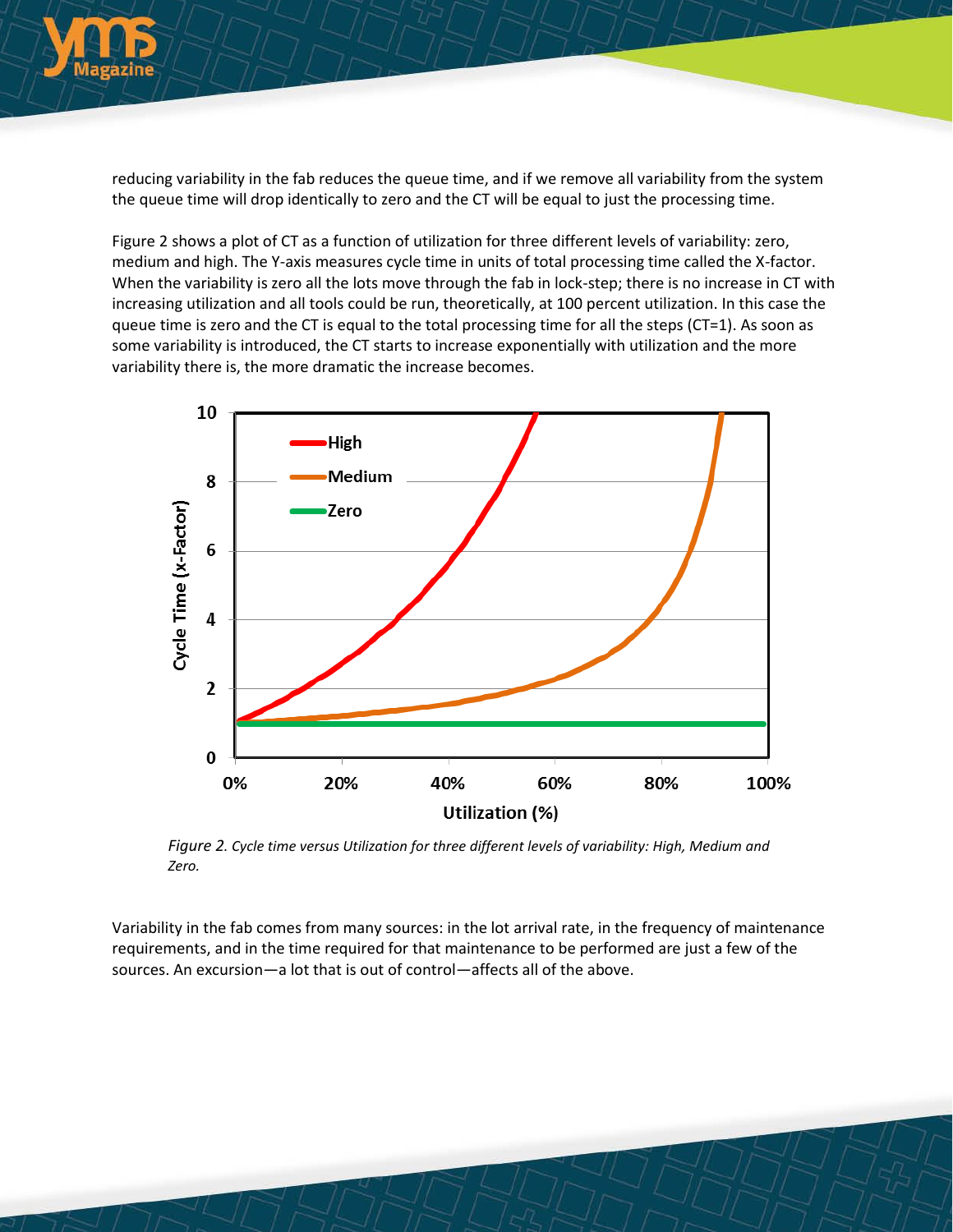

# *Having more process control points will not immediately change the number of excursions in a fab but it will immediately improve the efficiency with which the fab reacts to them.*

In fact, over time, having more process control points can also reduce the number of excursions because it increases a fab's rate of learning.

Consider a lot that has been flagged for having a defect count that was beyond the control limit for process step N. If, as shown in figure 3a, there was another inspection point between process steps N and N-1, then the problem can be immediately isolated. Only the tool at step N (the process tool the offending lot went through) needs to be put down and only the lots that went through that tool since the last good inspection need to be put on hold for disposition.

By contrast, consider what would happen in figure 3b where the last inspection point was five steps ago at process step N-5. Practices differ from fab to fab, however in the worst case scenario, all ten tools that the lot went through would be put down and all lots that went through any of those tools would have to be put on hold. Instead of a minor disruption involving a single process tool and a few lots, entire modules and dozens of lots can be directly affected. Indirectly, it affects the entire fab.



*Figure 3. (a) One process step between inspection points. (b) Five process steps between inspection points.*

Figure 3 shows that implementing fewer inspection steps has a threefold impact on cycle time:

- 1. More process tools are involved and must be taken offline
- 2. Each process tool is down for a much longer period of time because it takes longer to isolate the problem
- 3. More wafers are in the impacted section of the production line. These wafers must be dispositioned

The variability introduced by these three impacts will also propagate through the fab; they constrict the flow of work in progress (WIP) through the fab, creating a WIP bubble that affects the lot arrival rate (increased variability) at every station downstream. All of these factors contribute to fab-wide variability